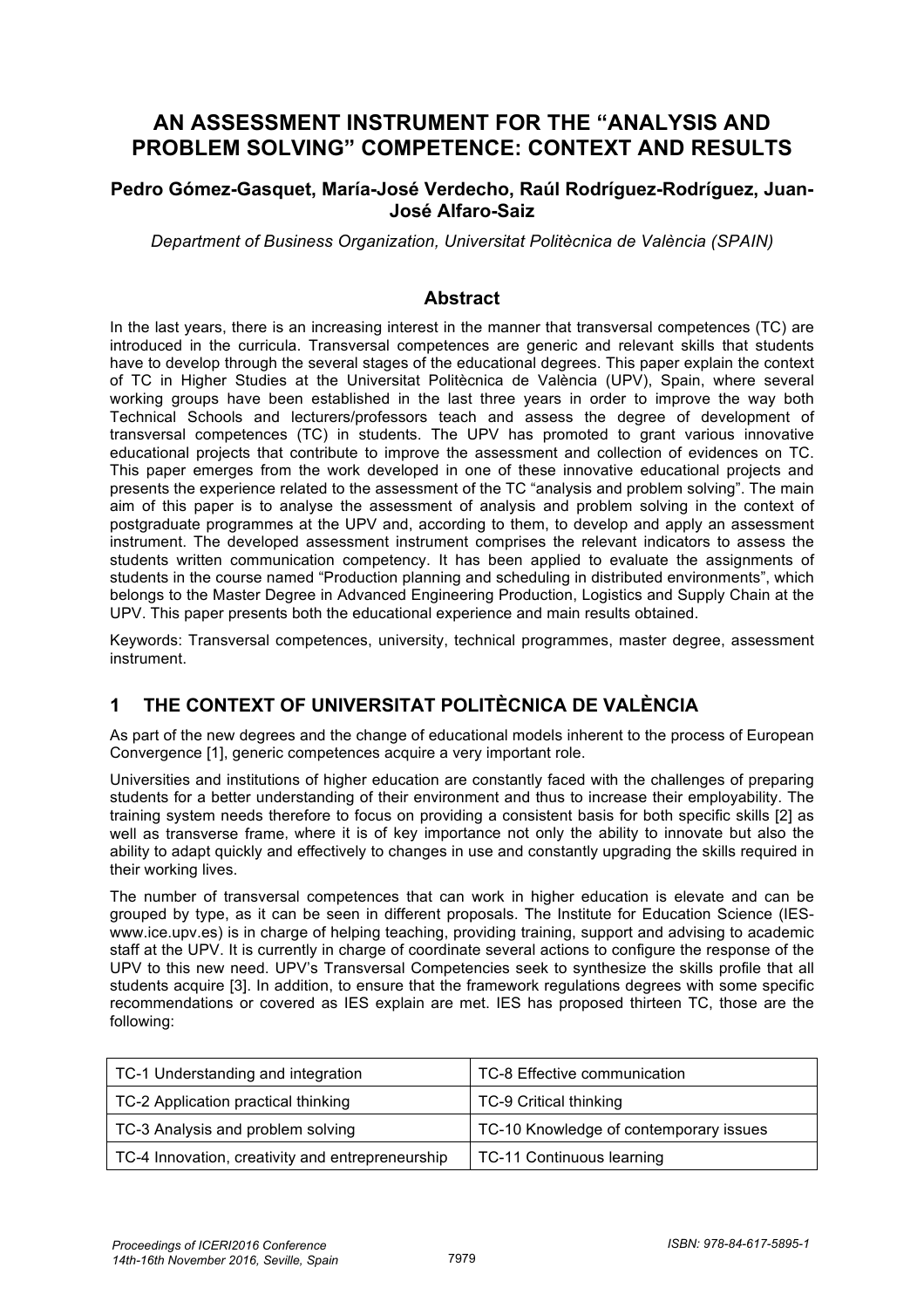| TC-5 Project design                          | TC-12 Planning and time management |  |  |  |
|----------------------------------------------|------------------------------------|--|--|--|
| TC-6 Teamwork and leadership                 | TC-13 Instrumental specific        |  |  |  |
| TC-7 Professional and ethical responsibility |                                    |  |  |  |

The aim of this paper is to reflect the advances reached with an Educational Innovation and Improvement Project (PIME) carried out at the UPV. Focusing on the writing regarding the transversal competence 3 of analysis and problem solving, it is partially improved. In addition, it should be noted that the targeted sample to be assessed are students enrolled in the Master of Advanced Engineering Production, Logistics and Supply Chain (MUIAPLCS). This is an official postgraduate degree offered at the UPV and integrated into the PhD program on Industrial Production Engineering. This master already has more than 11 editions in which students address a set of both general and specific skills during the 60 ECTS credits of the programme.

The need to update assessment methods in the context of the Master is explained in section 2. A tool to evaluate the analysis and problem solving competence has been developed and is presented in section 3. Finally, in section 4, some guidelines are introduced and the results of an experimental application carried out during the academic course 2015/16 are commented.

# **2 EMERGING NEEDS IN THE EVALUATION PROCESS**

The MUIAPLCS has developed and incorporated different tools for measuring both general and specific competences that were included in its curriculum. Tools were developed by different lecturers and coordinated by the Academic Committee. These tools have addressed complex issues such as workgroup tasks, which entail a high volume of the evaluation techniques employed. These types of evaluation, and others, have taken into account aspects currently known as transversal competences and not considered in the master curriculum at the beginning. The challenge posed is thus to identify differentially each transversal competence and create appropriate new tools for their evaluation [4].

The ability to analyse and solve problems is one of the skills intrinsically linked to technical studies such as engineering. And the truth is that in many subjects is addressed intensively and systematically. However, the transversal competences project offers the possibility of addressing this capacity individually. The resolution of a problem on an exam or an class exercise when only the final result is analysed leaves in the background multiple indicators of skills that ultimately may or may not be taken into account.

According to my working group the interest of analyses one of the capabilities that are more intensely addressed it is the possibility to give students disaggregated information on how to deal with it and at the same time force to take into account all these aspects that are necessary to develop with the best practices.

After several discussions under the PIME project, it was agreed that a way to unify criteria and to obtain the expected results in a short period of time was the design and implementation of a scoring rubric adapted to measuring analysis and problem solving competence. The lack of previous culture on transversal competence analysis represented the major issue when creating a tool that simultaneously helps to describe the concept itself and to provide a score to students. In addition, it should be useful to both lecturers and students. Likewise, the implementation of a rubric is simple, as it requires minimal explanations, it is also easy to distribute and does not require complex help for completing it.

Another relevant aspect is that rubrics have a reduced degree of flexibility, favouring a very similar interpretation regardless of either the subject evaluated or evaluator. It is not a pure objective instrument, but helps to reduce subjectivity greatly.

## **3 RUBRIC PROPOSED: STRUCTURE AND MEASUREMENT**

The use of scoring rubrics as the measurement method has different considerations [5]. In order to design a rubric for the transversal competence on effective written communication, a team was built and considered the following objectives:

1 Rubric must be applicable in a context of either high or low number of students.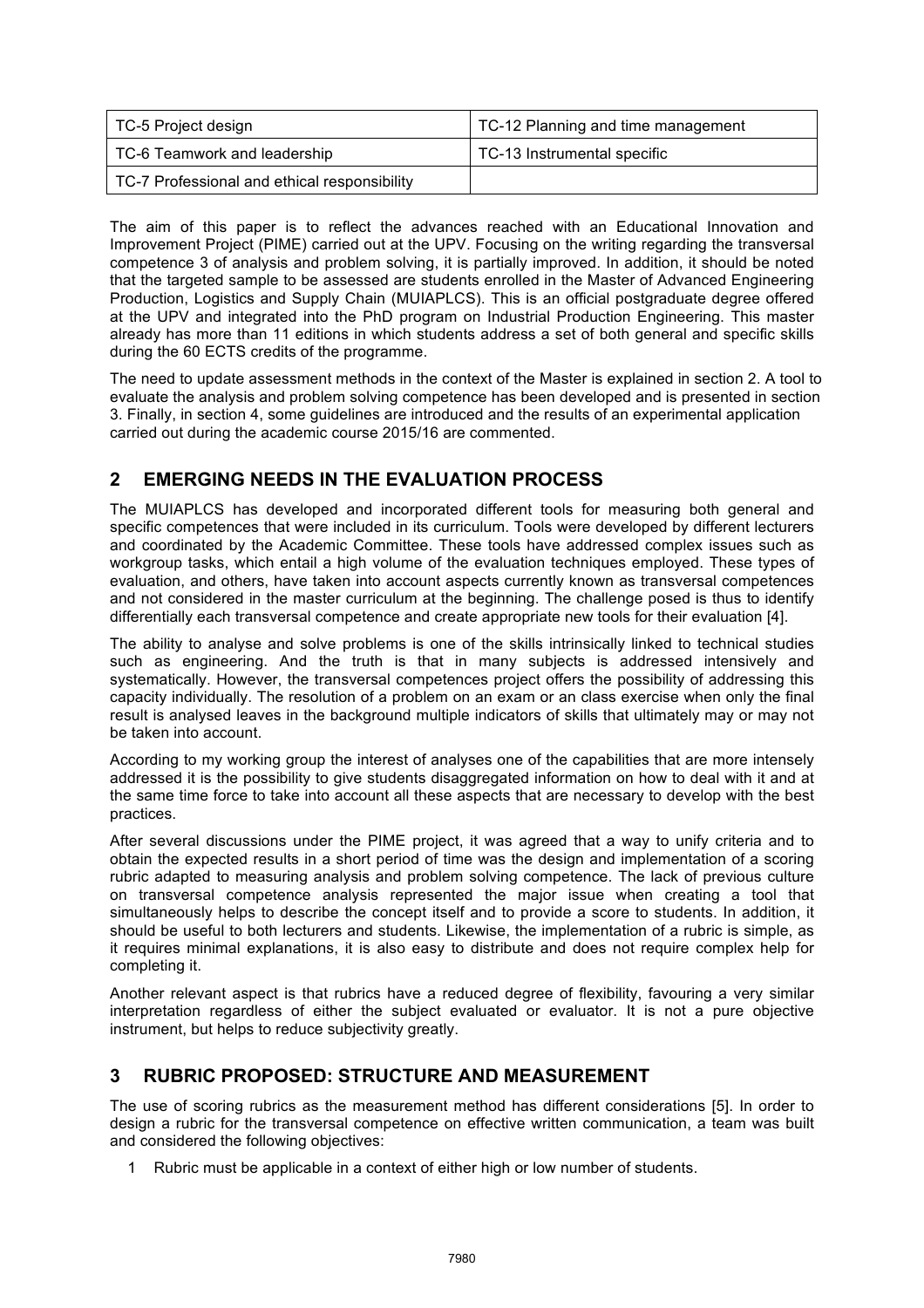- 2 Rubrics should be possible to use in different subjects and programs.
- 3 Rubric should avoid ambiguity.
- 4 Rubric should help to differentiate the students evaluated at least in 3 groups (Target achieved, on track to meet the target, target not achieved). Introducing least possible error.
- 5 Rubric must be, if it is considered, a self-assessment tool.
- 6 Rubric should chart data easily in a 1-10 scale.

From the above conditions, and analysing previous work carried out by IES [6] some specific constraints that will help to achieve the overall objectives raised.

- a) A scale of 1-4 should be considered in the scoring of different dimensions, as it is reduced but improves the accuracy of 1 to 3 scale. It helps to achieve objective 4.
- b) The number of dimensions to be evaluated should be up to 10, if possible, divided into blocks. It helps to achieve the objectives 1, 3, 4 and 5.
- c) Four thematic sections will be established: One block to analyse the causes and effects of problems from a global long-term approach, one block to evaluate the advanced search criteria information for troubleshooting and evaluates the quality of information, one block to evaluate the systematic way to work, and finally one block to evaluates possible solutions as viable scientific and technical difficulty of implementation. It helps achieve the objectives 3 and 5 and according to the general criteria set by UPV [6].
- d) It will be included a table to pick up one or more students. It helps to achieve the objective 1 and 5.

As presented in Annex I, where the proposed rubric is shown, four blocks have been established according to the suggestion made by [6] for the assessment of this competence in the level corresponding with postgraduate course. In each block they are taken into account between 2 and 3 dimensions.

The rubric should allow us to reach from the corresponding workgroup result to the individual rating. To do this rubric is used whenever focusing initially on group analysis, either exhibitions or written documents, and subsequently adapted on individual qualifications. The elements for group evaluation are primarily documentary. For individual assessment uses observation for the development of work in classes and direct questions to students after oral communication.

The rating on the scale is qualitative, and can be: A Excellent, Good B, C or D Developing unreached. In the group stage evaluation it is not necessary to add the rating to the head of the blocks. And it is taken as the benchmark for individual assessment.

After the group evaluation, all individual evidence is collected and group value will be adapted to the individual, dimension by dimension. It is not recommended that the variation is greater than one step. Once all the individual dimensions have been filled, blocks should be evaluate and attach the rating on its head. This rating must ensure that reflects true state of the dimension according to [6], and not obtained quantitatively. Similarly, the qualification of the competence should be the overall assessment of the skills achieved in each block.

## **4 GUIDELINES, RESULTS ACHIEVED AND CONCLUSIONS**

#### **4.1 Guidelines for rubric use**

The rubric is a fixed picture of the state of analysis and problem solving competence in a subject. However, transversal competences should be analyzed throughout the lifecycle of the student in the program. In other words, the scoring obtained in a transversal competence at a particular time should not be conclusive but guidance. Among other aspects, the assessment is affected by the state of the evaluator and evaluated, type of material, or type of act of evaluation in which it occurs. All these issues should be reduced within the design of the rubric. Therefore, the best guarantee to ensure a good assessment is repetition.

Although, this paper focuses on the rubric as a tool, it should not stop of paying attention to its ultimate goal: evaluation. In this sense, the selection of several subjects within the degree (checkpoints) separated in time is proposed (e.g. year 2 and year 4, semester A or semester B). With the scores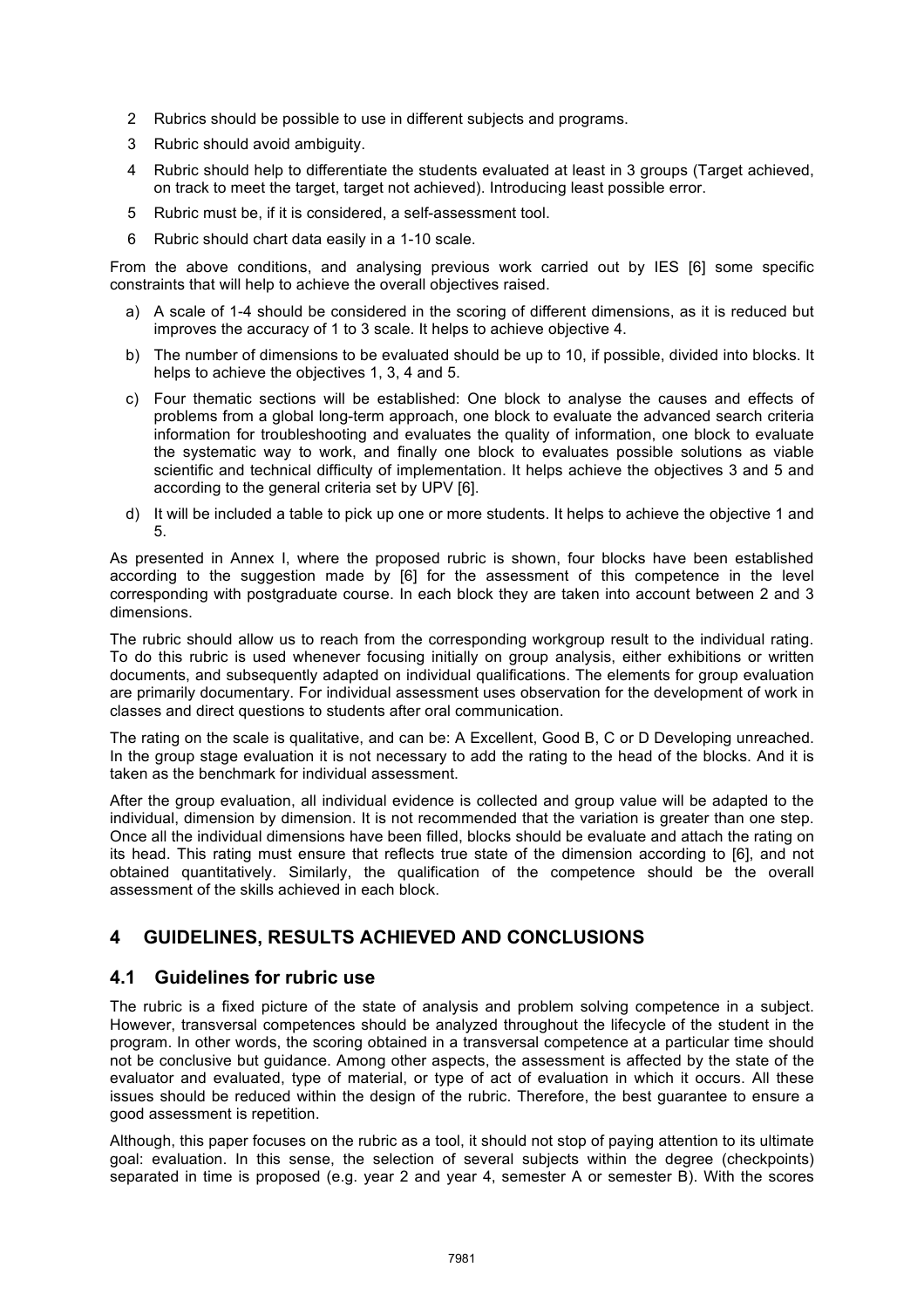obtained in these subjects, programme responsible could observe the evolution of students, scheduling at least 3 subjects as checkpoint. Thus, the second score indicates responsible the evolution of the student and corrective plans could be implement before the third and final assessment. It is also proposed to perform various evaluations within the same subject. These repetitions allow analyse written competence in different contexts (work, short answer, etc.), which enables a more contrasted score based on a final average.

In this guide, we would highlight he importance of communication with students in the evaluation process. The student should be familiar with the rubric, or what it is the same: about what it is being evaluated and the process itself. It should help each actor to focus on what it is important and to know that what is being tested is an acquired habit.

## **4.2 Results reached**

Once the rubric was designed, it was used experimentally in a specialty course in the second semester called Production Planning and Scheduling in Distributed Environments (PPPED). The selected subject is taught once students have already completed half of the course. However, due to the program ERASMUS, new enrolled students during the course of study are a normal fact. This subject is divided into blocks. At a first stage, in students work on more conceptual issues, where they receive more than generate, and a second phase in which the practical aspects are predominant. As a subject of research-oriented specialty rather than the professional-oriented, the number of students is very small. In this case there were 9 enrolled students. The scoring of the course was based on several evaluations process but it takes a very important role the development of a final work in scientific paper format. This form of expression is a novelty and a challenge for students used to work with an academic rather than scientific format. In this work, students must combine a series of previous learning and carry out a reasoned but synthetic presentation of their proposals and achievements. It is therefore very important for students to use an excellent problem analysis and definition, literature review, problems solving and results analysis.

As regards the implementation of the evaluation, as recommended in the guideline, the rubric was used in different kinds of acts of evaluation: a case and course work. The first assessment was carried directly out by lecturer on the material used for the presentation of previously raised cases. It was PowerPoint documents that students developed. The second application was applied to a written scientific format paper developed by the students form a single group. This paper was defended in a public oral exposition. It is important to notice that in the first test, students were not previously aware of the existence of the rubric while in the second test they knew about it.

Lecturers said that after inform about the assessment of analysis and problems solving and explain the rubric had detected a qualitative step forward in that competence. It is reflected in the following data:

|                                                                                                              | Test 1 |   | Test 2 |   |   |  |
|--------------------------------------------------------------------------------------------------------------|--------|---|--------|---|---|--|
|                                                                                                              | A      | B | C      | A | B |  |
| Analyses the causes and effects of problems from a global long-term approach                                 | 4      | 4 |        | 6 | 2 |  |
| Applies advanced search criteria information for troubleshooting and evaluates the<br>quality of information | 2      | 6 |        | 8 |   |  |
| Organized in a systematic way to work decision                                                               | 3      | 5 |        |   |   |  |
| Evaluates possible solutions as viable scientific and technical difficulty of<br>implementation              |        | 5 | 0      |   |   |  |

Table. 1 - Average and standard deviation for test 1 and test 2 in each group dimension.

Note: Each column shows the number of students with the corresponding level (A, B or C). Level D is not observed.

Additionally, in order to improve our perception about the opinion of the students in using the rubric, we surveyed them after the course was finished. It was asked the following:

- Is the evaluation procedure adequate?
- Is the assessment instrument suitable?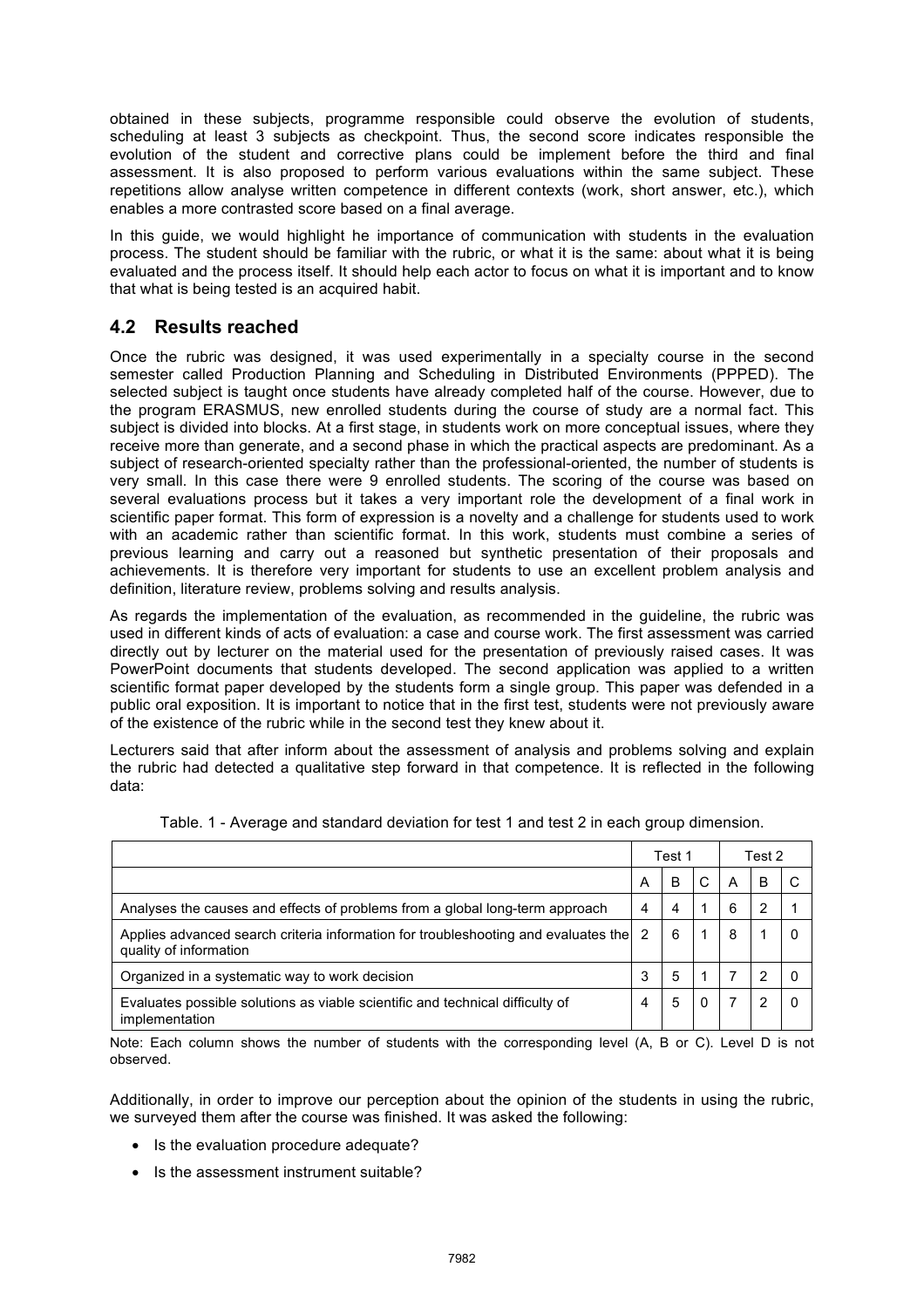• Is the overall satisfaction with the evaluation appropriate?

The first three questions were evaluated between 1 and 10, while the latter was purely qualitative. The average results obtained were 8, 8.5 and 8 respectively. It should be added that the score of the subject achieved by students were slightly higher than other courses.

### **4.3 Conclusions**

After completing the experimental application and collect the data and the perceptions some lessons have been drawn. The conclusions reflected here are not the results of a design of experiments being therefore qualitative.

First, it showed how students and lecturers focused part of its efforts on thinking about the contribution of the analysis and problem solving competence in the subject and its relevance in the programme.

Second, it resulted in a debate that helped both students and lecturers to define the scope of analysis and problem solving competence and the most important aspects of it.

In third place was reflected, as it was known, that students focused their efforts much better when they knew what it was measured, allowing identify areas of improvement. In this case, they knew the scoring of test 1 in the different dimension of the rubric before carrying out the test 2.

Fourth, it was detected how the students may be assessed on whether a subject is checkpoint in too many transversal competences.

On the other hand, although it could not be checked in the experiment, it seems reasonable to consider that the rubric that is used in transversal competences must have the feature of portability between subjects unlike the specific competences. However, the problem of the evaluation of transversal competences is much more complex than designing a rubric. Among other considerations it should take into account how to combine the assessment of the 13 transversal competences without generating over assessment and getting along student life in programme reliable measurements.

### **ACKNOWLEDGEMENTS**

This work has been developed within the research project called "Assessment of UPV generic competence "problem analysis and resolution" in master students" (Ref.: PIME-A7-15) funded by the Vice-Rectorate for Studies, Quality and Acreditation <https://www.upv.es/entidades/VECA/indexen.html> at Universitat Politècnica de València.

#### **REFERENCES**

- [1] Gonzalez, J. and Wagenaar R. (2008). Universities' contribution to the Bologna process. An introduction. 2nd Edition Tunning Project, Publicaciones de la Universidad de Deusto. ISBN 978-84-9830-132-8.
- [2] Gonzalez, J. and Wagenaar R. (2008). Reference Points for the design and delivery of degree programmes in European studies. Tunning Project, Publicaciones de la Universidad de Deusto.
- [3] Laguarda N., Conesa, C., Ibañez, J., García, E., Gil, L., and Montes, R. (2015). Promoting transversal competences in final degree projects: Some experiences at the UPV.  $9<sup>th</sup>$ International technology, education and development conference, pp. 4531-4535, IATED ISBN 978-84-606-5763-7.
- [4] Kingston, N., Nash, B. (2011). Formative Assessment: A meta-analysis and call for research. Educational Measurement: Issues and Practice, Educational Measurement: Issues and Practice 30(4). 28-37.
- [5] Sonseca, A., Sahuquillo, O., Martinez-Casas, J., Carballerira, F. and Rodenas J.J. (2015). Assessment of oral and written communication competences in the European Higher Education Area: a proposal of evaluation methodologies. Head'15 1<sup>st</sup> International conference on higher education advances. Editorial UPV.
- [6] Proyecto de competencias transversales de la UPV. Download at http://www.upv.es/entidades/ICE/info/U0724624.pdf on June 30th 2016.